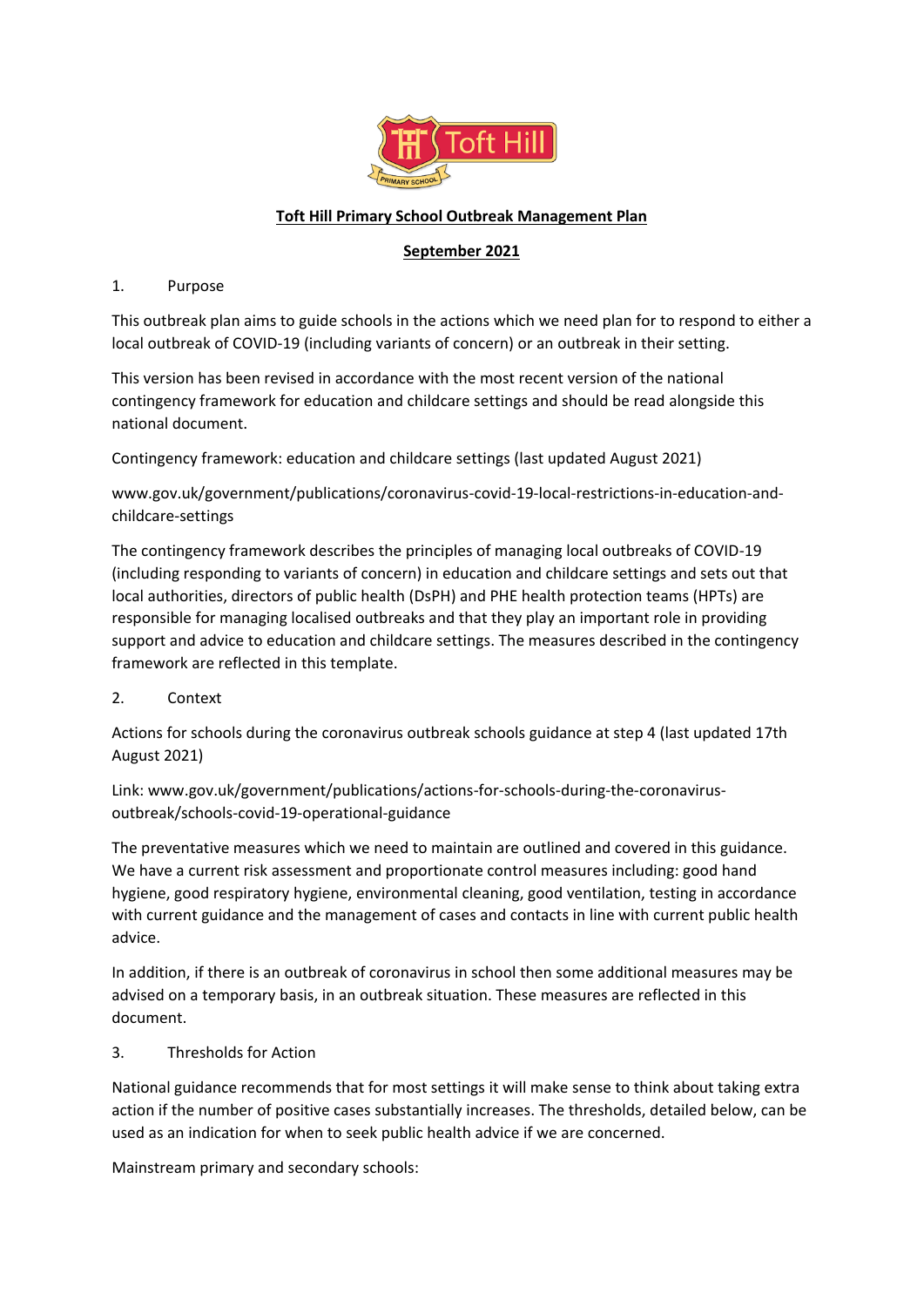5 children, pupils, students or staff, who are likely to have mixed closely\*, test positive for COVID-19 within a 10-day period

Or

10% of children, pupils, students or staff who are likely to have mixed closely\* test positive for COVID-19 within a 10-day period

Or

If any case of COVID-19 in school has resulted in that person being hospitalised

\*in the same cohort, for example class/year group/activity group/friendship group/home to school transport

## 4. Outbreak definition

A standard outbreak definition is two or more confirmed COVID-19 cases associated with the setting with an onset of illness in the last 14days and:

where the cases are likely to have been exposed to each other using the close contact definition (within 2m for more than 15minutes, within 1m for 1minute, within 1m and face to face for any amount of time, shared a small vehicle for any amount of time)

Or

• where the there is no sustained community transmission

5. Outbreak assessment

An assessment of an outbreak will be undertaken, in most instances when the threshold for action is reached, by working with public health who will advise on public health actions and this assessment is made taking into account the current position regarding COVID-19 in the population.

6. Outbreak Management Plan Template

In line with the guidance, we have an outbreak management plan outlining how we will operate if any of the measures described were recommended for our setting or area.

This includes how we would ensure every child, pupil or student receives the quantity and quality of education and care to which they are normally entitled.

#### **Public Health Actions include:**

1) Prevention measures:

All prevention measures on the current COVID-19 risk assessment will be fully implemented. Where needed we will seek advice from your health and safety advisor.

2) Bubbles

Bubbles may need to be reintroduced. Each individual class will return to being a bubble. Bubbles will not mix indoors or outdoors. Where possible, staff will avoid crossing bubbles.

*Within bubbles and around school:*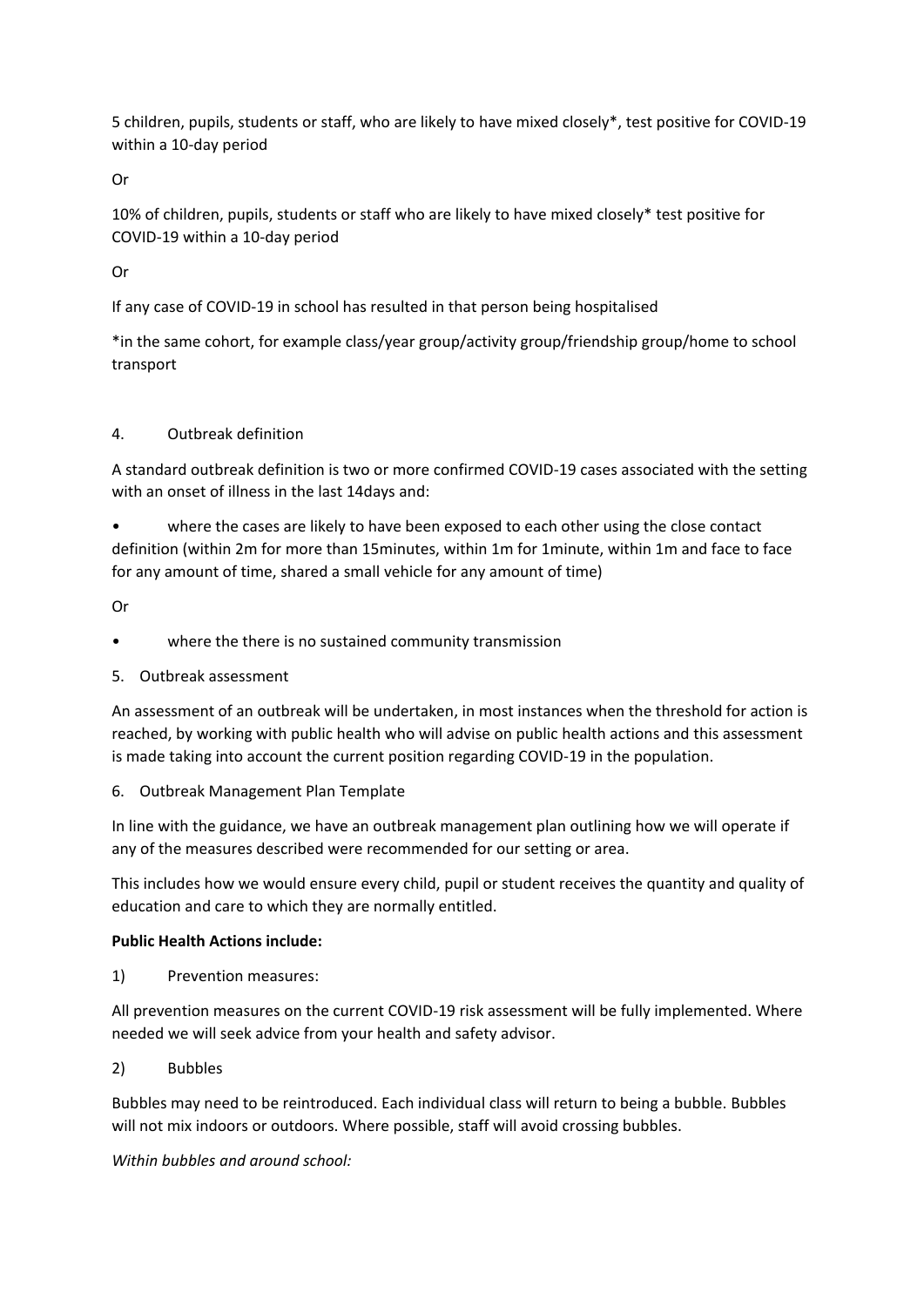*Bubbles will visit hand washing and sanitising stations separately.*

*Each bubble will have a separate area of the playground/ field where breaktimes need to be shared.*

*From Year 2 – 6, classroom tables and chairs will be arranged in rows and children should not sit in a face to face position.* 

*From Year 2-6. Sharing of equipment will be avoided. If absolutely necessary, then sanitising procedures will be implemented between uses.* 

*One-way systems will be used in the corridors.*

*Assemblies will only take place within classes for each bubble or virtually. No singing will take place.* 

## 3) Face coverings

Face coverings may need to be reintroduction for staff in communal areas of the school. Any visitors to school, including parents, will need to wear face masks. As previously there will be reasonable exemptions for their use.

## 4) Testing:

Increased testing may be advised this may include:

Increased use of home testing by staff. For example, to request more frequent use of home LFD testing by some staff for a specified period (eg. 7days)

Please refer to the section covering testing in the current risk assessment.

### And/or

Request the use of home PCR testing by some staff (all schools) and some pupils (all schools) by accessing testing via NHS 119.

#### 5) Shielding

Should shielding be reintroduced by national government then those on the shielded patient list should follow national guidance. Shielded pupils will be required to learn remotely from home. Shielded staff will be required to work from home.

# 6) Other activities

A range of activities may be paused or restricted during an outbreak including: educational visits, residential educational visits, open days, transition days, parental attendance, performances and use of the school premises by other organisations.

#### 7) Contact tracing

Contact tracing may be reinstated and in this situation DCC will work with schools to ascertain the contacts of cases during their infectious period and will provide a letter (to follow) for schools to share with identified contacts advising the contact to seek a PCR test and where not exempt, to selfisolate.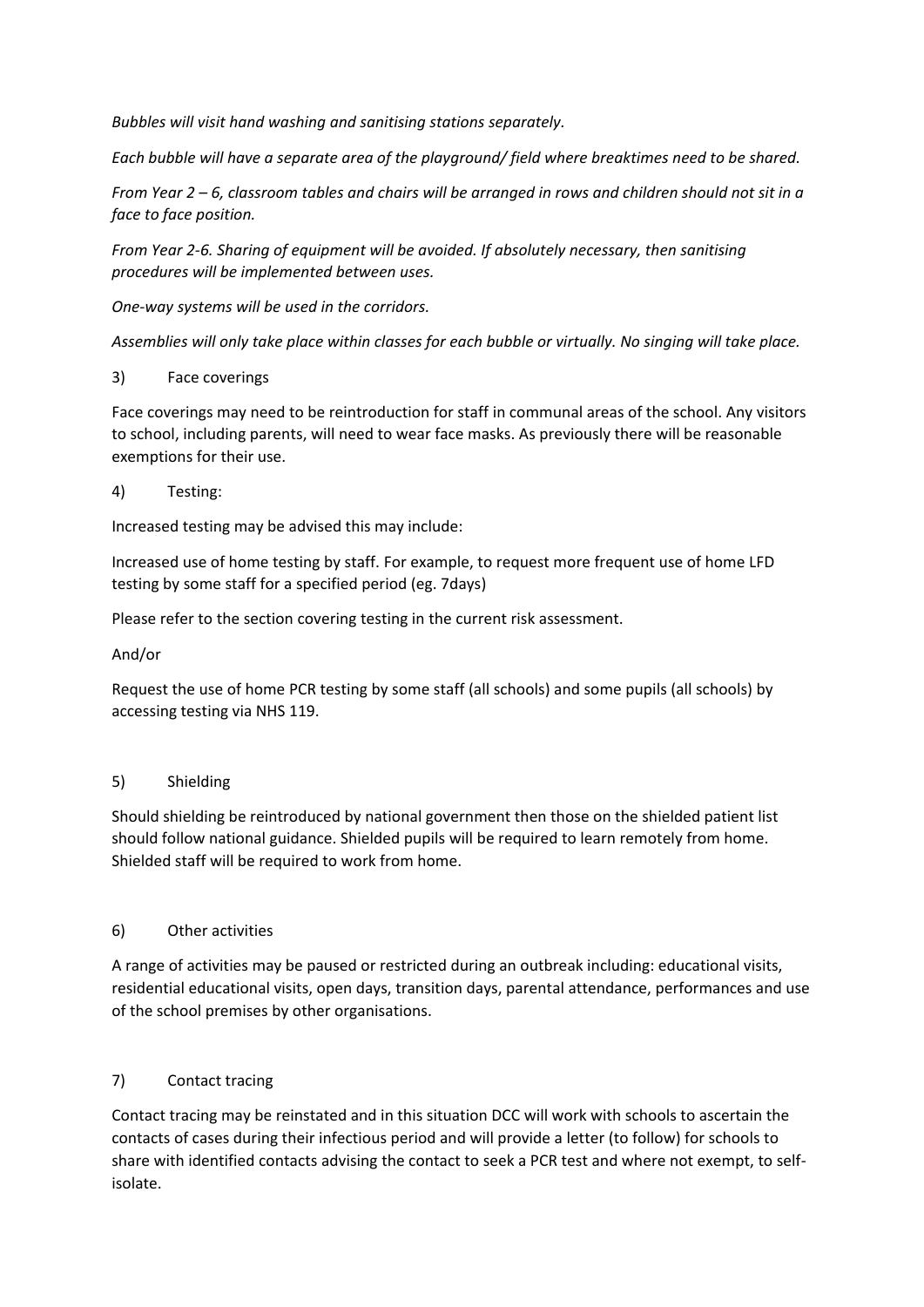For primary school age pupils the whole class would usually be considered contacts of a case.

8) Attendance restrictions

As a last resort, it may be necessary to limit attendance in school.

High-quality remote education will be provided for all pupils or students not attending. Please see our Remote Learning guidance.

In all circumstances, priority will continue to be given to vulnerable children and young people and children of critical workers to attend to their normal timetables.

If some attendance restrictions are needed, all vulnerable children, children of critical workers, children in reception, year 1 and year 2 will still be allowed to attend.

If, by exception, attendance is restricted further, vulnerable children and children of critical workers will still be allowed to attend.

## **Additional school actions will include:**

9) Communications

Key methods of communication between school and parents are:

- Class Dojo
- Arbor
- School email
- School phone/ school mobile

We will ensure that all parents have access to at least one method of communication, prioritising Class Dojo where remote learning will be posted.

#### 10) IT Access

Additional IT resources are available for families with limited access to IT to enable them to access remote learning or communications. Families will be contacted to ensure that they have the necessary facilities. Engagement with communications and home learning will be monitored to ensure adequate access to appropriate resources.

#### 11) Safeguarding

All staff will adhere to our school Keeping Children Safe in Education Policy. Additional measures will include weekly contact with any child not attending school to monitor welfare. This will include a familiar member of staff having a conversation with the child and/ or parents. Children or families identified as vulnerable will have additional contacts from members of the SLT and safeguarding leads. Where there are concerns about a child then the usual procedures from the school policy will be followed.

# **Parents – What you need to know about school routines in the case of an outbreak**

Below is a range of information that will help you get a better understanding of what a return to school in the case of an outbreak will look like and will outline the measures we are putting in place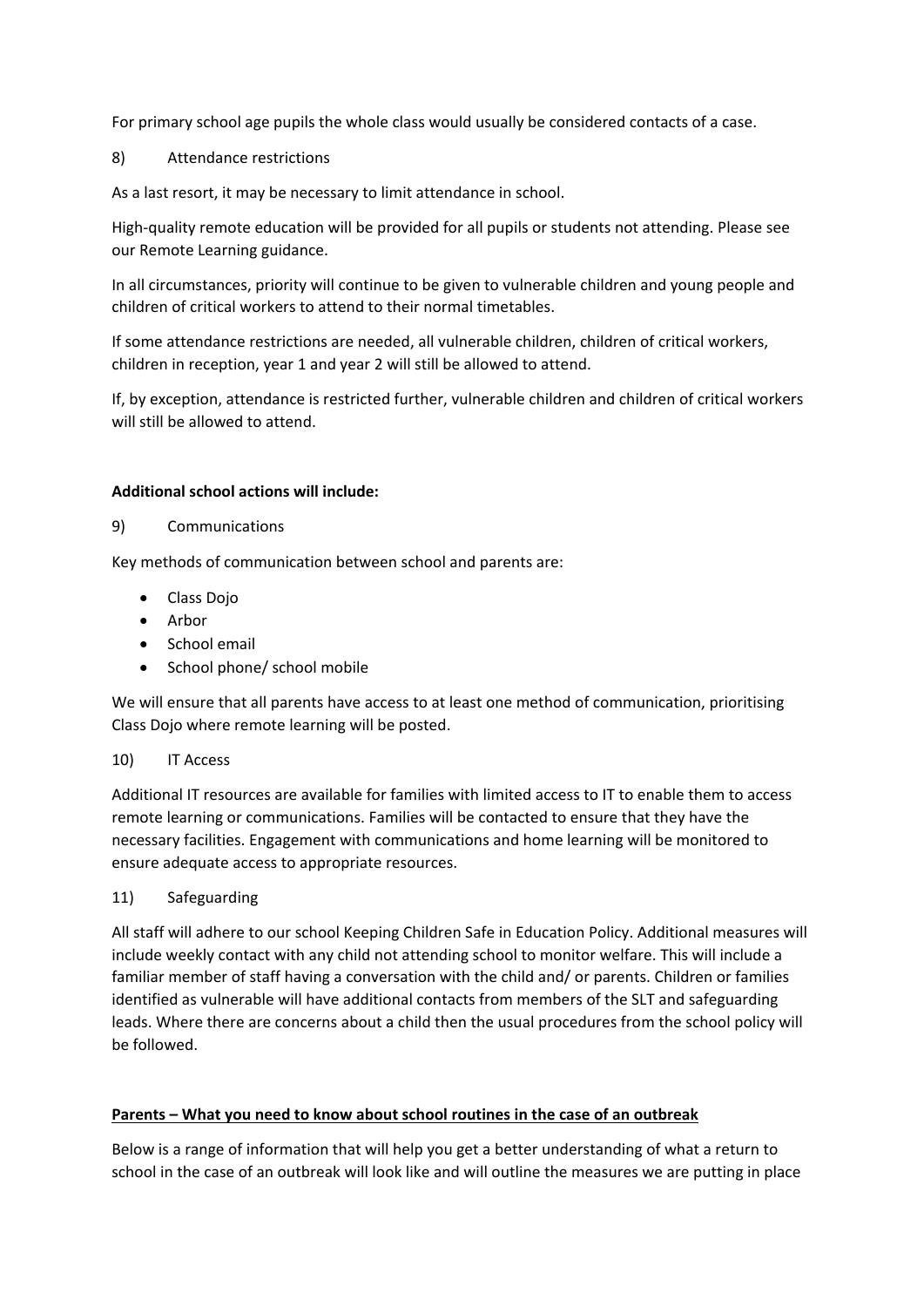to ensure the safety and wellbeing of pupils, staff and our whole school community. It is very similar to how we have previously worked and we found that everything ran very smoothly.

## **Start and End of the School Day**

### Entering school

As we did in September, all pupils will enter school through two separate entrances, the usual pedestrian gate and the car park gate. To ensure safety, one of the car park gates will be closed to prevent vehicles entering the site when children are around. We ask that parents leave children at the main gates and do not enter the school premises. Both gates will be monitored by staff and additional staff members will monitor internal gates and the playgrounds.

Timings have been staggered so that not everyone is trying to enter the site at the same time and so minimising contact between parents, staff and children. We ask that parents do not arrive at school too early and wait outside of school for their time slot but try to arrive within their time allocation and to leave children at the gates and move away quickly to reduce congestion.

| Time | Car Park Gate<br>Pedestrian Gate |                |
|------|----------------------------------|----------------|
| 8.45 | $Y6 + sibling$                   |                |
| 8.50 | Y5 + siblings                    | $Y2 + sibling$ |
| 8.55 |                                  |                |
| 9.05 | Y4 + siblings                    | $Y1 + sibling$ |
| 9.10 | Y3<br>ΥR                         |                |

In the centre of the school's playground will be a 'sibling zone' this is to make it easier for parents bringing children from different classes at the same time. Siblings will wait, socially distanced from others until their class enters the school. This zone will be monitored by a staff member. The same system can be used for grandparents or parents bringing cousins to school.

#### Leaving school

Only one parent should collect children. Year 6 pupils should be encouraged to walk home if at all possible. Year 5 pupils are able to walk home if parents choose.

We plan to operate a one way system when parents are collecting children to avoid the crossover of people leaving with other arriving – especially in the gateways. The Pedestrian gate will be opened at 2:55 pm, this will ensure that the footpath outside of school does not become over congested.

YR children will be collected from the reception class side door – we ask that parents stand away from the footpath to allow others to access the rear playground. They will move onto the rear yard and exit via the car park gate.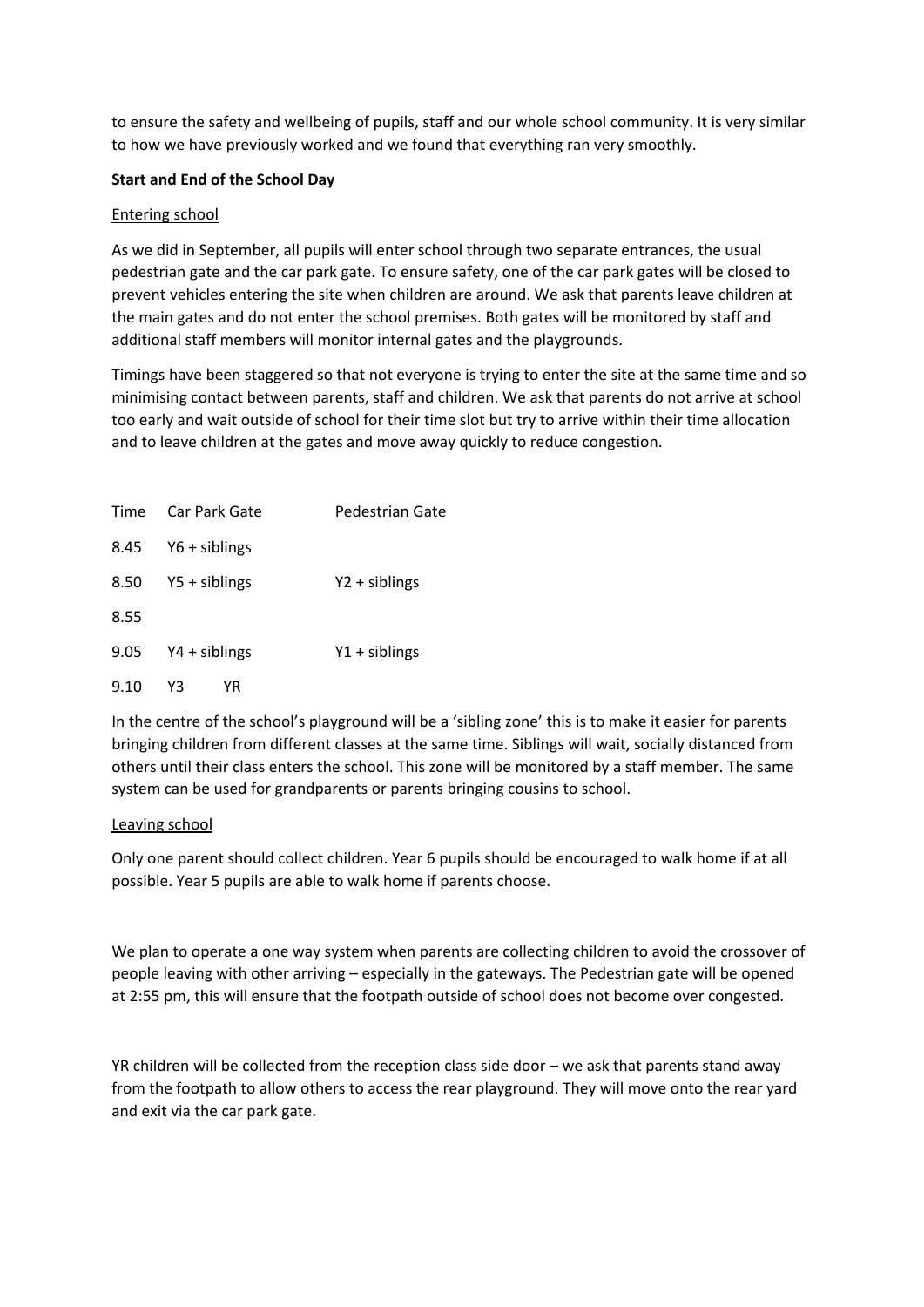Year 1 – 6 pupils – parents are asked to wait at the rear of the yard (near the field) and maintain distance from other parents and children. Once children have been collected we ask that everyone leaves the school site as quickly as possible by the car park exit.

|      | Time KS2 door | KS1 door | Reception door |
|------|---------------|----------|----------------|
| 3.00 | Υ6            | Y2       | YR.            |
| 3.10 | Y5.           | Υ1       |                |
| 3.15 | Y3            | Y4       |                |

These procedures will be monitored and reviewed regularly. We ask for parents support in making sure arrival and collection times are as smooth and safe as possible.

#### Attendance

We will communicate attendance requirements according to government or local guidance at the time in response to the situation.

#### Classes

Children will continue to be taught with the rest of their year group and will remain in this 'bubble' for all activities. Mixing of groups is not yet allowed. Children will be seated shoulder to shoulder (except the very youngest where this is impossible) to prevent any spread of infection. Staff and visitors will wear face-coverings in the corridor and communal areas e.g. the hall, but not in classrooms (this is in line with government guidance).

#### Curriculum

The Government has made their expectation clear – we are required to teach an 'ambitious and broad curriculum in all subjects'. Teachers will plan this carefully. We will place the greatest focus on the basics of phonics, reading, increasing vocabulary, writing and maths to ensure gaps in children's learning are identified and filled as well as ensuring that we focus on our children's physical and mental well-being.

#### Breakfast and After School Club

Wrap around care will continue to be available. Space in our school is limited and because of this fact we need to keep numbers in breakfast and after school club as low as possible in order to keep children and staff as safe as possible.

We advise parents that where they are accessing this provision for their children, that they must only be using this, where:

• the use of the provision is reasonably necessary to support them to work, seek work, undertake education or training, attend a medical appointment or address a medical need or attend a support group.

Places need to be booked. Breakfast Club will start at 8:00 and after school care will run until 5:30. Children will be kept in their class groups and they will share items only with their class members. Activities have been altered to enable children to work on a table top.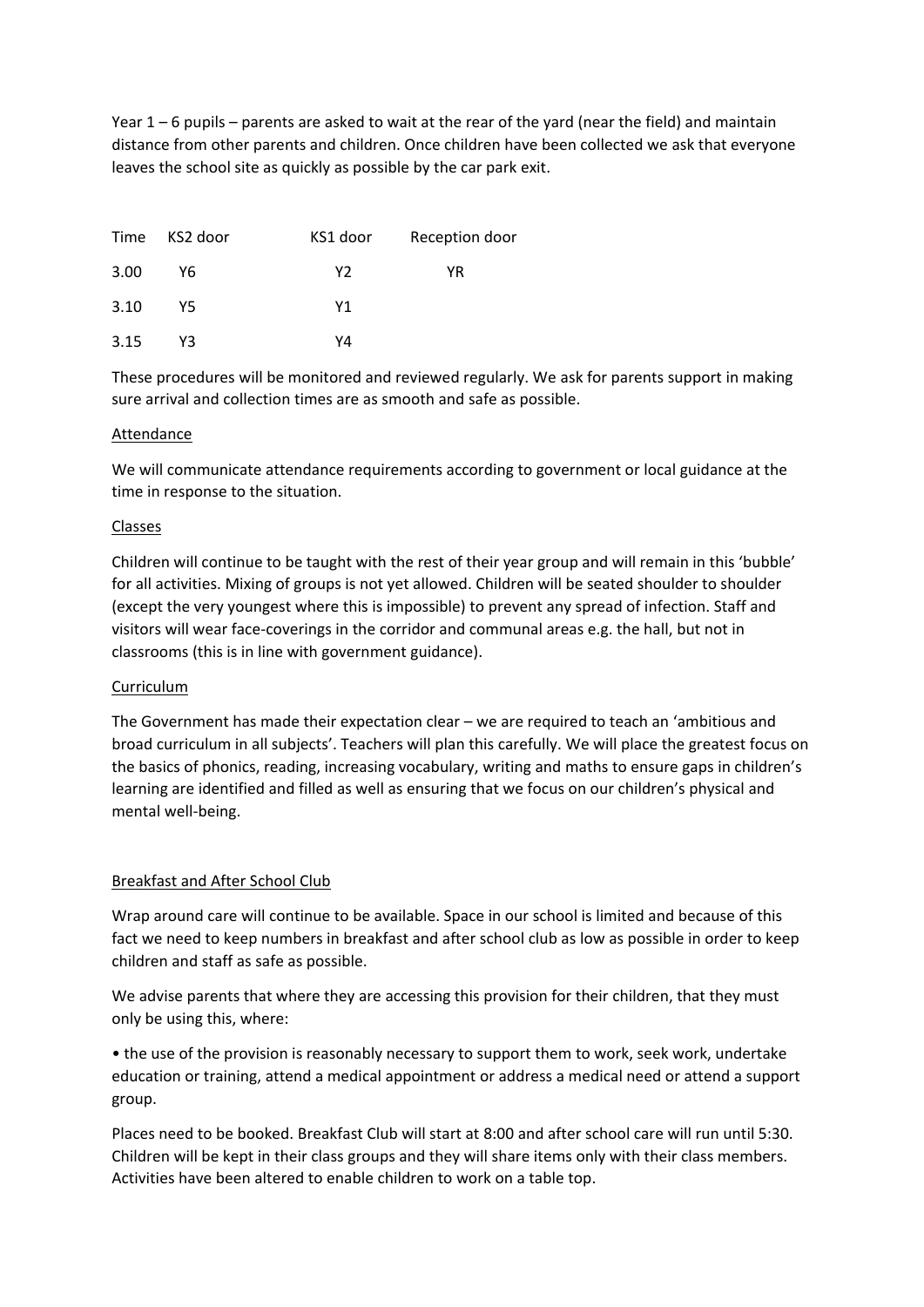### Bookings:

Please contact school to make bookings using the usual communication systems:

- Class Dojo
- Email school on tofthill@durhamlearning.net marking your email 'breakfast club or after school care'
- Telephone the school office on 01388 832393

## Payment:

Accounts are now managed by the school office. Payment can be via Arbor, or if you prefer to use cash, it must be sent to the school office in a sealed envelope, clearly labelled.

## *Arrival at breakfast club*

Children can enter school through the main office. Ring the buzzer and staff will release the door for children to enter. Parents are requested not to enter school. Please ensure children arrive before 8:30.

## *Collection from After School Care*

Children can be collected from the main office. Ring the buzzer to alert staff. Children will be brought out to parents. Parents are requested not to enter school. There will no longer be any need to sign on collection.

Please note: We are unable to put uncollected children into after school care.

#### Uniform and Equipment

We would like children to continue to wear school uniform. The order form to buy Toft Hill Primary jade green polo shirts and red sweatshirts/cardigans embroidered with the school logo can be found here. A white/jade green polo shirt and plain sweatshirt bought from a supermarket is perfectly acceptable.

Footwear – Children will be unable to get changed for PE lessons. We ask that shoes are sensible: no heels, with good grips (trainers are a sensible choice) and easy for children to manage. (Children need to be able to tie their own shoe laces. If they cannot do this the Velcro fasteners will be best).

School will provide all equipment that children will require. We ask that children only bring:

- A water bottle
- A packed lunch (in a wipe clean bag/container or disposable packaging)
- Sun cream (weather dependent)
- Coat (weather dependent but remember this is Toft Hill and we have our own weather system which is often different to the surrounding area).

#### Lunches

Packed Lunches